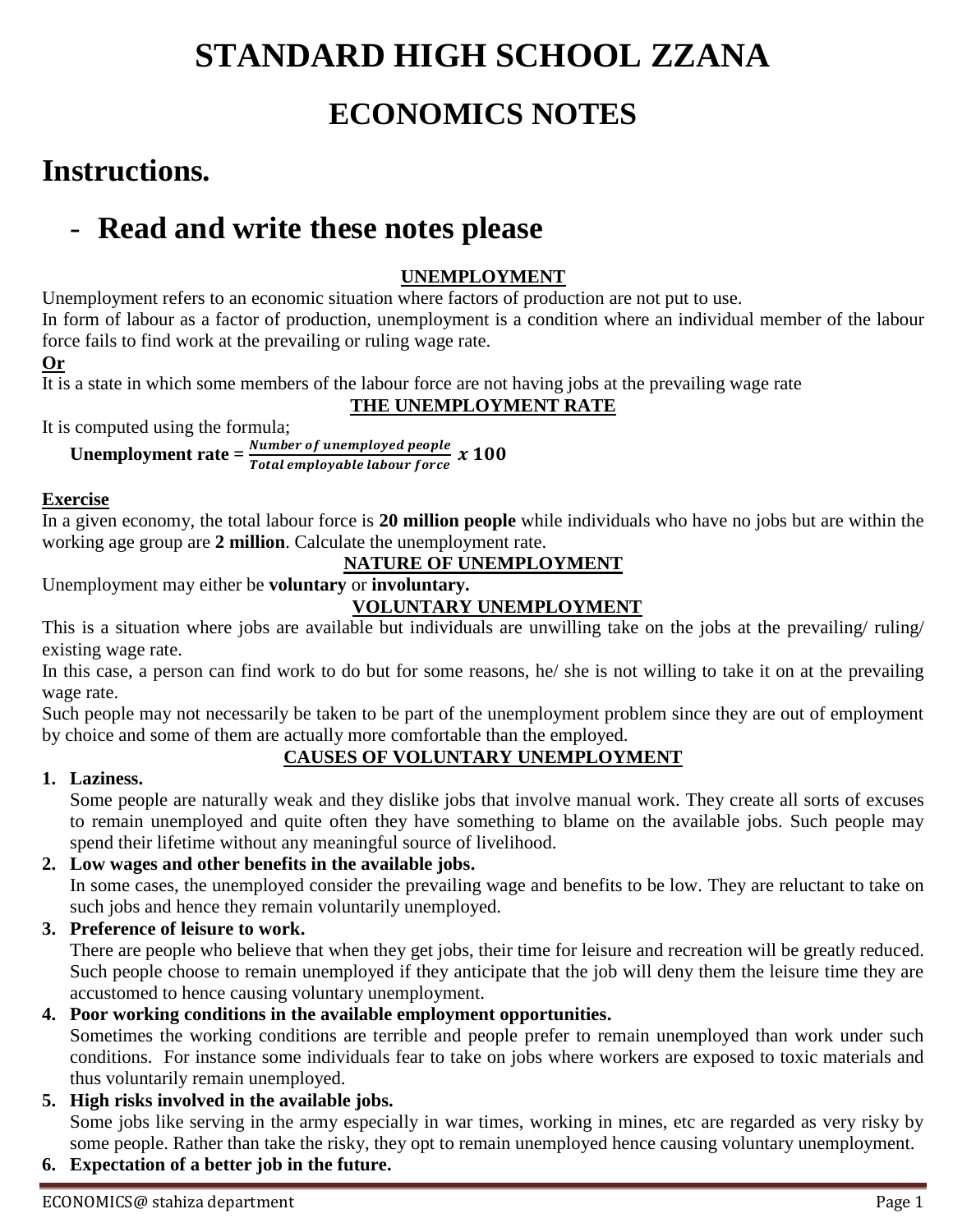A person may not take on the available job simply because he/ she is expecting to get a job with higher salary and better working conditions in the future. Currently, such a person faces voluntary unemployment.

#### **7. Good economic background of the unemployed.**

Some people come from wealthy families and the income got by the family is enough to cater for all members. Sometimes such people feel they do not have a reason to work because they can get all they want from the family wealth.

#### **8. Preference to live on other peoples' incomes/ handouts/ unemployment benefits.**

There is a tendency for some people to continue getting money from parents, relatives or surviving on unemployment benefits (for countries where they are provided). This makes them reluctant to look for jobs thereby creating voluntary unemployment.

#### **9. The desire by the unemployment to live on past savings.**

Some individuals survive on savings they have accumulated over time and thus are not willing to be employed by others.

**10. Low status esteem attached to the available employment opportunities/ jobs being socially unacceptable.** Some people have a feeling that certain jobs like garbage collection, working as a bar maid, etc may lower their social esteem or credibility. Due to this attitude, some people do not take on these jobs hence causing voluntary unemployment.

#### **11. The unemployed being too qualified for the available jobs.**

If the available job requires a person with a certificate but the unemployed person holds a PhD, he/ she may decline to take on the job with the hope of getting a job that fits his / her qualifications.

#### **12. Unfavourable geographical location of the available job.**

Jobs may be available but they are located in hard-to-reach areas or in very remote areas which are prone to natural disasters like landslides and or earthquake. Individuals may decide not to work in such areas hence causing voluntary unemployment.

#### **13. Social or religious restrictions.**

An individual may not take on a job for fear of violating certain social or religious norms. For instance a Moslem would rather remain unemployed than work in a bar or pork joint because his/ her religion considers alcohol and pork to be sinful products.

#### **14. Social ties.**

Some people have strong social ties with either the family or the community such that they would rather remain unemployed than break the links with their people. This is usually the case where the available jobs are in distant locations and therefore require people to relocate if they are to work.

#### **15. Early retirement.** ??

#### **INVOLUNTARY UNEMPLOYMENT**

This is a situation where an individual is willing and actively looking for jobs but cannot find one at the prevailing or ruling wage rate.

Such labour is out of work due to reasons that are in most cases not of one's making but some external reason. Many of such people would like to get a job but they fail. It is this unemployment that constitutes the real problem in any economy because the voluntarily unemployed are out of work out of their choice.

**NB**

The **causes** of involuntary unemployment are the general causes of unemployment (To be discussed later)

## **TYPES OF INVOLUNTARY UNEMPLOYEMNT**

## **1. CYCLICAL/ MASS/ DEMAND DEFICIENT/ KEYNESIAN UNEMPLOYMENT**

Is one that arises due to deficiency/ decline in aggregate/ effective demand for final goods and services especially in times of economic depression or recession.

#### **2. STRUCTURAL UNEMPLOYMENT**

This is a type of unemployment that arises due to changes in the structure of an economy causing a fall in demand and supply of goods and services hence reduced demand for labour force with particular skills.

For example when there is a fall in demand for cotton textile materials, production and supply reduces and hence less labour is employed in the cotton industry.

Note that with structural unemployment, jobs are available and also the workers are willing to work but they do not have the required job skills to qualify for the vacant positions.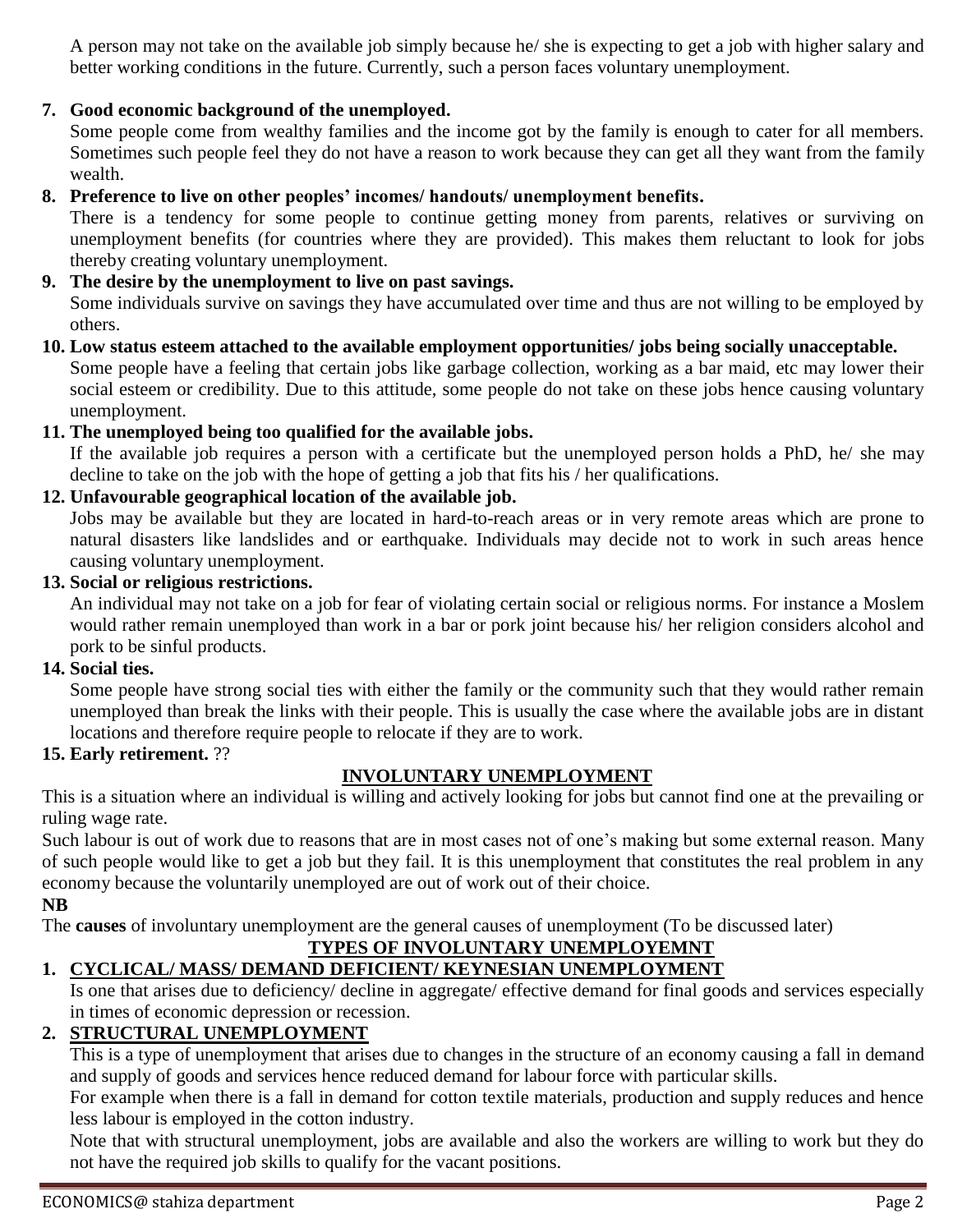#### **Causes of structural unemployment**

- 1. Changes in production techniques. Adoption of capital intensive techniques of production reduces the demand for labour.
- 2. Decline in demand due to consumers' tastes and preferences becoming unfavourable. This leads to collapse of local firms. For example when tiled houses replace iron roofed houses, the makers of iron sheets become unemployed.
- 3. Inappropriate education system. This is especially the case for developing countries whose education systems were copied from western countries whose economies are structurally different. This has resulted into many graduates who are unemployed because the skills they possess are not the ones that are needed by the firms.
- 4. Highly specialised labour also tends to suffer structural unemployment in cases where the services of people in that specialty are no longer required. Such labour finds it very hard to get alternative employment due to lack of skills to apply in an alternative employment.
- 5. Political instability. This leads to destruction of productive activities and productive infrastructure.
- 6. Exhaustion of major raw materials especially non-renewable resources. This is especially the case for people in the mining industry where the depletion of minerals leaves the people who were working in the mines unemployed especially if they do not have alternative skills to rely on.
- 7. Changes in the economic conditions for instance an economy experiencing a recession or depression.
- 8. Temporary renovation of industrial plants. When industrial plants are being renovated, some workers may be laid off since the firm is not producing goods for the market thereby causing structural unemployment.
- 9. Geographical immobility of labour arising out of factors like social ties or any other factor that keeps one in one area may result into structural unemployment. This is usually the case for people who find themselves established in a place but for some reason, their source of employment dies out.
- 10. Total breakdown of the production process.

#### **Solutions to structural unemployment**

- 1. Encouraging flexibility in production to enable industries to change with changes in tastes and fashions.
- 2. Reforming the education system. The imparted skills should be in line with the needs of the economy and should generally lean more towards practical skills than the theoretical ones currently offered.
- 3. Diversifying labour skills and retraining workers where skills are no longer in demand. This enables the workers to cope with the changing structure of an economy.
- 4. Importation of raw materials to ensure production throughout the year.
- 5. Proper manpower planning to forecast future trends of labour demand in an economy.
- 6. Use of appropriate technology to facilitate the absorption of labour force in an economy.
- 7. Economic diversification to widen opportunities for absorbing victims of structural change.
- 8. Widening the market through regional integration.
- 9. Ensuring political stability.
- 10. Undertaking diversification in production.

## **3. FRICTIONAL/ TRANSITIONAL/ TURNOVER/ SEARCH UNEMPLOYMENT**

This is temporary unemployment that occurs in the short run when labour is switching from one job to another. It means that people are not able to get employed immediately after losing the old job. It occurs when the rate of labour turnover is very high.

## **Causes of frictional unemployment**

- 1. Ignorance of job opportunities elsewhere. Employment opportunities exist but labour force is ignorant of their existence and therefore cannot get work. This is brought about by failure of employers to disseminate information about the employment opportunities which they have.
- 2. Inadequate skills hence making it hard for labour to get new jobs.
- 3. Temporary breakdown of machinery and closure of the plant in order to carry out renovations. This causes unemployment for short durations pending the repair of plants.
- 4. Temporary shortage of raw materials. Absence of raw materials during certain periods due to seasonal supply of raw materials from within and abroad can cause unemployment till raw materials are made available.
- 5. Over specialisation of labour which leads to immobility of labour.
- 6. Laying off workers involuntarily and permanently due to government policy.
- 7. High cost of living in areas where alternative jobs.
- 8. Bureaucracy involved in recruitment.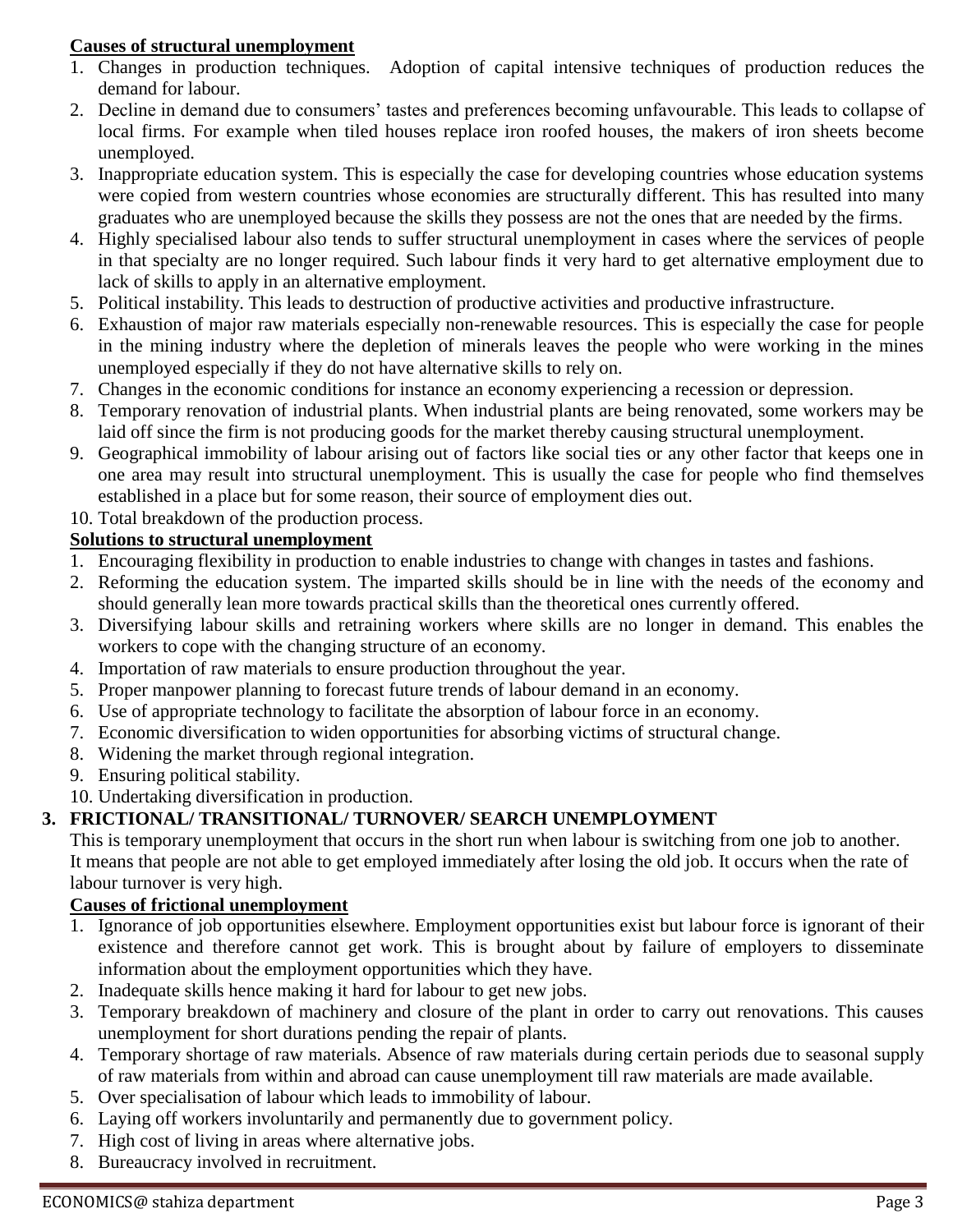9. High transport costs to areas where alternative jobs are.

#### **Solutions to frictional unemployment**

- 1. Advertising jobs so as to provide information to the unemployed about the availability of other employment opportunities.
- 2. Improving the transport network to ease movement of labour to areas where alternative jobs are.
- **3.** Maintaining political stability to encourage geographical mobility of labour.
- 4. Training labour in a variety of skills so as to increase occupational mobility of labour.
- 5. Reducing the unnecessary laying off of workers by the government.
- **6.** Retraining of labour to get skills for new jobs.
- **7.** Reducing bureaucracy involved in recruitment.

## **NOTE**

Frictional and structural unemployment are unavoidable and always occur in an economy.

## **4. SEASONAL UNEMPLOYMENT**

Seasonal unemployment is a type of unemployment that arises out of changes in the annual seasons.

As seasons change, they tend to make it hard or even impossible to do certain things thus rendering people who are engaged in certain occupations unemployed.

Seasonal unemployment in an economy may be experienced by;

- Farmers during the dry season especially in those regions that have severe dry spells.
- People engaged in outdoor activities like construction during bad weather.
- Dock workers when there are no ships due to bad weather conditions.
- Vendors selling examination cards during examination periods or Christmas cards during the Christmas period are unemployed outside those periods.

## **Causes of seasonal unemployment**

- 1. Climatic changes especially in the agricultural sector.
- 2. Failure to tame nature.
- 3. Periodic changes in demand.
- 4. Specialized skills i.e. labour cannot work in the different economic situations.
- 5. Low levels of diversification in an economy.

## **Solutions to seasonal unemployment**

- 1. Taming nature through activities like irrigation and advanced scientific production methods so that farmers can engage in production throughout the year instead of producing only when the season favours.
- 2. Diversification of the agricultural sector so that people have several crops to grow at different times of the year.
- 3. Diversification of an economy so that there are many economic activities to engage in throughout the year.
- 4. Equipping labour with multiple skills such that if the season does not favour one skill, labour may depend on another skill.
- 5. Setting up a comprehensive industrial programme to provide part time employment.

## **5. CASUAL/ ERRATIC UNEMPLOYMENT**

This is a type of unemployment that is caused by temporary end of demand for labour force with specific skills. Unlike seasonal unemployment which has a pattern, casual unemployment has no pattern in that labour is employed and unemployed depending on whether there is work at a given moment.

People who provide casual labour are the most vulnerable to this type of unemployment though sometimes even skilled people who work on short term contracts e.g. builders may be vulnerable.

Examples of casual unemployment include;

- Workers hired in the agricultural sector during harvesting time become unemployed as soon as harvesting is done.
- Builders working on a construction site become unemployed as soon as the work is accomplished.
- Extra workers hired for loading and unloading at a dockyard become unemployed as soon as the work is accomplished
- Extra workers hired by catering services during wedding time to cook and serve become unemployed once the party is over.

## **Solution**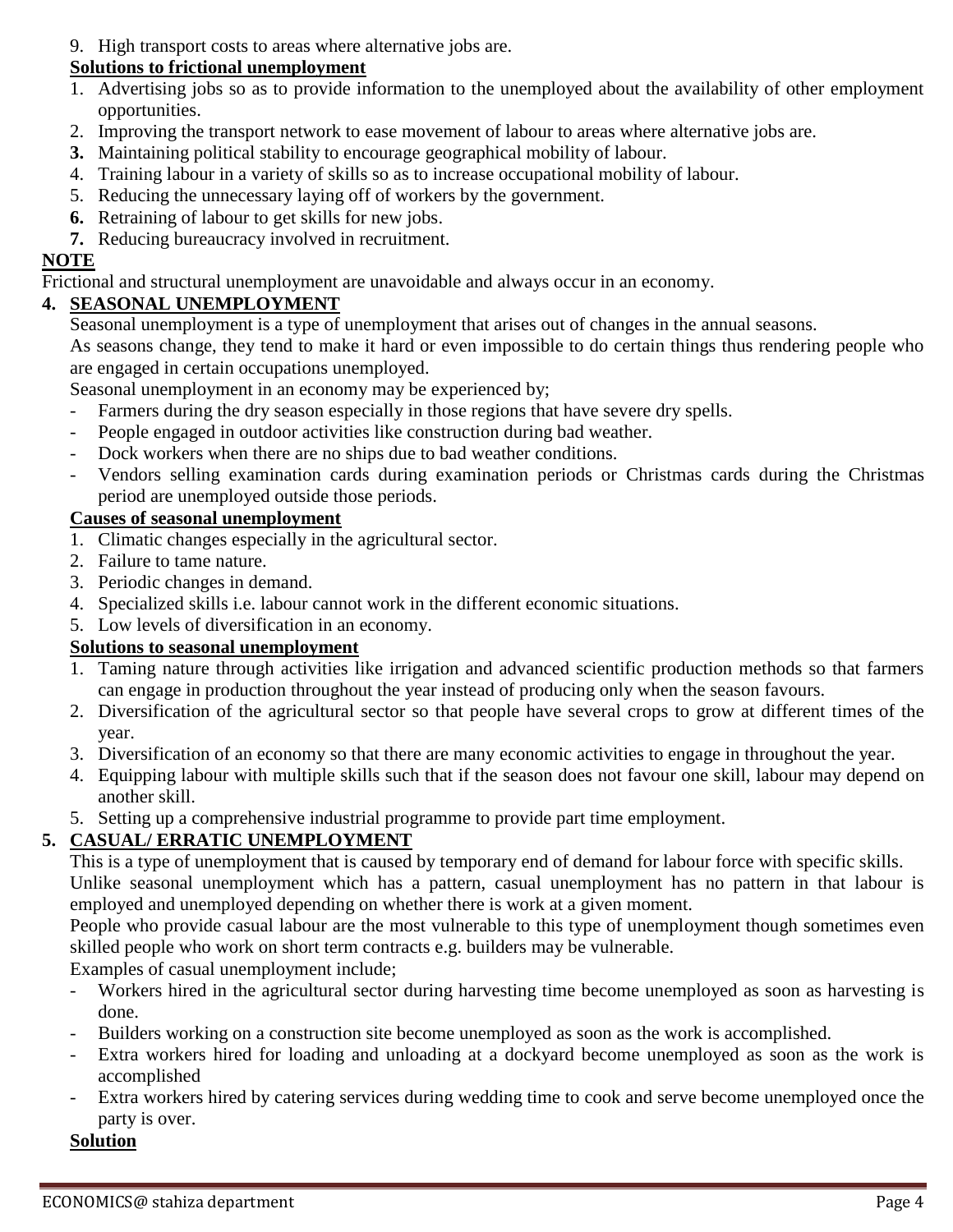The most viable remedy for this kind of unemployment is for one to keep an open eye for any job opportunity so that as one finishes work on one job, he/ she can commence on work in another job

#### **6. DISGUISED UNEMPLOYMENT**

This is a type of unemployment where labour force is full time and actively involved in production but its marginal product is either negligible, zero or negative.

#### **OR**

It is a type of unemployment where the work available is insufficient for the workforce such that the marginal product of labour is negligible, zero or negative.

This means that if some workers are withdrawn, output may not reduce but instead may rise especially if the marginal product was negative.

This type of unemployment is very common in developing countries.

#### **Causes of disguised unemployment**

- 1. Poor land tenure system. This causes shortage of land hence encouraging small scale subsistence agriculture in the rural areas.
- 2. High population growth rate. This results into excess workers in certain occupations which causes marginal product of labour to become either zero or negative.
- 3. Ignorance about other existing job opportunities. This causes immobility of labour and the workers remain overcrowded in certain occupations. Therefore the contribution to marginal product is either zero or negative hence causing disguised unemployment.
- 4. Over recruitment of workers due to nepotism especially in the public sector. This results into excess workers in an organisation who contributes less to marginal product.
- 5. Employer's desire to retain work force for future use. This makes the present workforce to be redundant as it waits for meaningful work in future. Therefore at the present moment, there is disguised unemployment. For example construction companies always retain workers expecting to use them in future in new projects.
- 6. Inadequate supply of capital. This limits expansion of production units leading to employment of many workers in the small scale firms.
- 7. Inadequate skills by labour. This leads to low labour productivity hence making marginal product to be zero or negative.
- 8. Poor and uncoordinated manpower planning. This leads to excess supply of labour in certain fields hence causing disguised unemployment.

#### **Solutions to disguised unemployment**

- 1. Undertaking land reforms/changing/reforming the land tenure system. This aims at improving land distribution so that the poor are able to access land and carry out economic activities.
- 2. Controlling population growth rate. This helps to reduce the mounting pressure on land arising out of the increase in population.
- 3. Advertising job vacancies. This checks overcrowding of workers in particular occupations such that they are able to move to other occupations.
- 4. Undertaking entrepreneurship development. This aims at empowering the public to create their jobs.
- 5. Development of infrastructure. This encourages people to undertake investment in agriculture and industry hence generating more employment opportunities.
- 6. Diversification of skills. There is need to train labour in various skills so that people are engaged in a variety of economic activities instead of overcrowding in a few.
- 7. Encouraging privatisation. This results into expansion of the private sector resulting into increased employment in the long run.
- 8. Encouraging economic diversification. This leads to creation of many job opportunities from the different activities carried out.
- 9. Availing firms with affordable capital for investment. This is through giving credit facilities to small and large scale enterprises so as to increase production and create more job opportunities.
- 10. Encouraging management reforms. This helps in avoiding nepotism especially in the public sector.
- 11. Proper manpower planning.
- 12. Encouraging the development of agriculture.
- **7. Residual unemployment**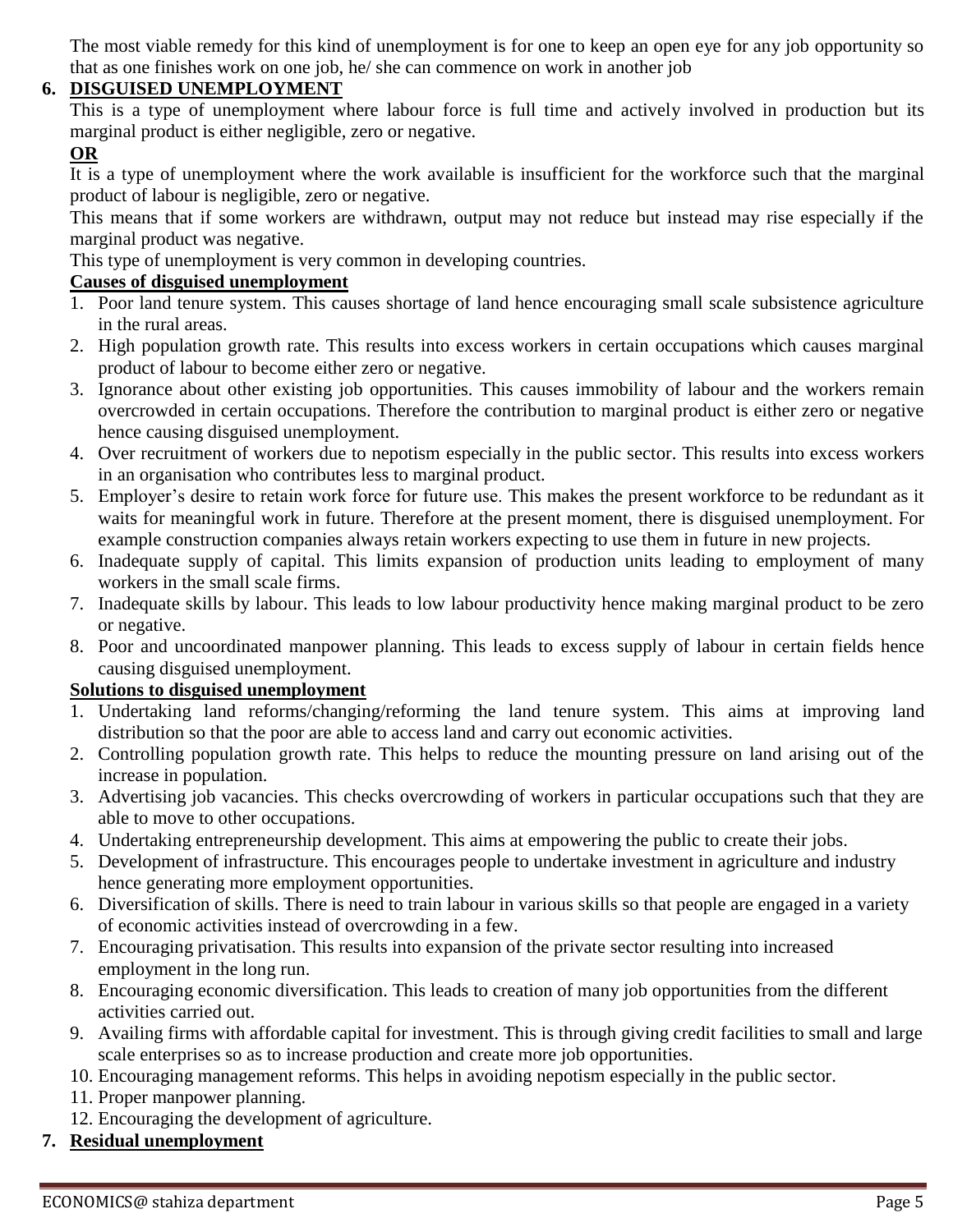This is a type of unemployment which occurs among certain categories of people who cannot be hired for work because of their mental and physical disabilities.

This category of people includes those who are deaf, blind and physically impaired such that they are considered unfit for certain jobs.

## **8. OPEN URBAN UNEMPLOYMENT**

This is a type of unemployment where people are actively looking for jobs in urban areas but cannot find them. The major cause of this type of unemployment is rural urban migration.

#### **Causes of open urban unemployment in developing countries**

- **1. Rural urban migration.** The combination of the push and pull factors in rural and urban areas respectively results into the rural urban drift which increases the supply of labour in urban areas but without an increase in its demand hence causing unemployment.
- **2. High population growth rates.** The increase in population in urban areas is relatively higher due to better living conditions and medical facilities. As the urban population grows in absence of equivalent employment creation, urban unemployment occurs.
- **3. Poor education system.** The system exacerbates rural urban migration by preparing people for white collar jobs which are mainly found in urban areas. This leads to increase in supply of labour in urban areas relative to its demand hence causing unemployment.

**Or**

The system equips people with inappropriate skills if any which are not demanded by the firms in urban areas hence causing unemployment.

- **4. Low rate of industrialisation in urban areas.** In urban centres, industries are supposed to provide the biggest percentage of employment opportunities. However in developing countries, industries are still few and the rate of growth of the industrial sector is very low. This means that the demand for labour is growing at a low rate yet labour supply is growing very fast hence causing unemployment.
- **5. Technological advancement.** This is forcing many firms in urban areas to adopt capital intensive technology as a way of reducing production costs, increase output levels and improve the quality of the final products. This greatly lowers the labour absorptive capacity of firms in urban areas hence causing unemployment.
- **6. Political instability.** Political instability leads to destruction of productive infrastructure in urban areas. It also creates uncertainty which discourages investments that would have created employment opportunities in urban areas.
- **7. Discrimination in the labour market.** Due to discrimination in the labour market, some people who are qualified but disfavoured are denied jobs while those favoured even when they are less qualified are given jobs. This leads urban unemployment of those who are disfavoured.
- **8. Lack of information about existing jobs.** Some people are unemployed in urban areas despite the existence of employment opportunities due to poor flow of information about existing job opportunities.
- **9. Structural Adjustment Programmes.** The retrenchment of civil servants and demobilisation of soldiers due to IMF conditionalities cause urban unemployment. Most of the retrenched labourers are workers previously employed in urban areas and upon being retrenched they remain unemployed in urban areas in search of employment opportunities in the private sector which are non-existent.
- **10. Limited skills among job seekers.**
- **11. Poor land tenure system.**
- **12. Decline in demand for goods and services / limited market.**
- **13. Changing/ switching jobs by labour.**

## **Measures that should be taken to reduce open urban unemployment**

- **1. Industrialisation in rural areas should be promoted.** This can even involve the small scale industries which are easier to establish and may collectively employ more people due to use of less advanced technology. This can check on rural urban migration and consequently reduce labour supply in urban areas.
- **2. Firms in urban areas should be encouraged to use appropriate technology.** This can help to employ technology that creates more jobs without worsening the unemployment problem.
- **3. Education reform/ proper manpower planning should be undertaken.** There should be a reform of the education system so as to produce people with skills that are required by firms in urban areas.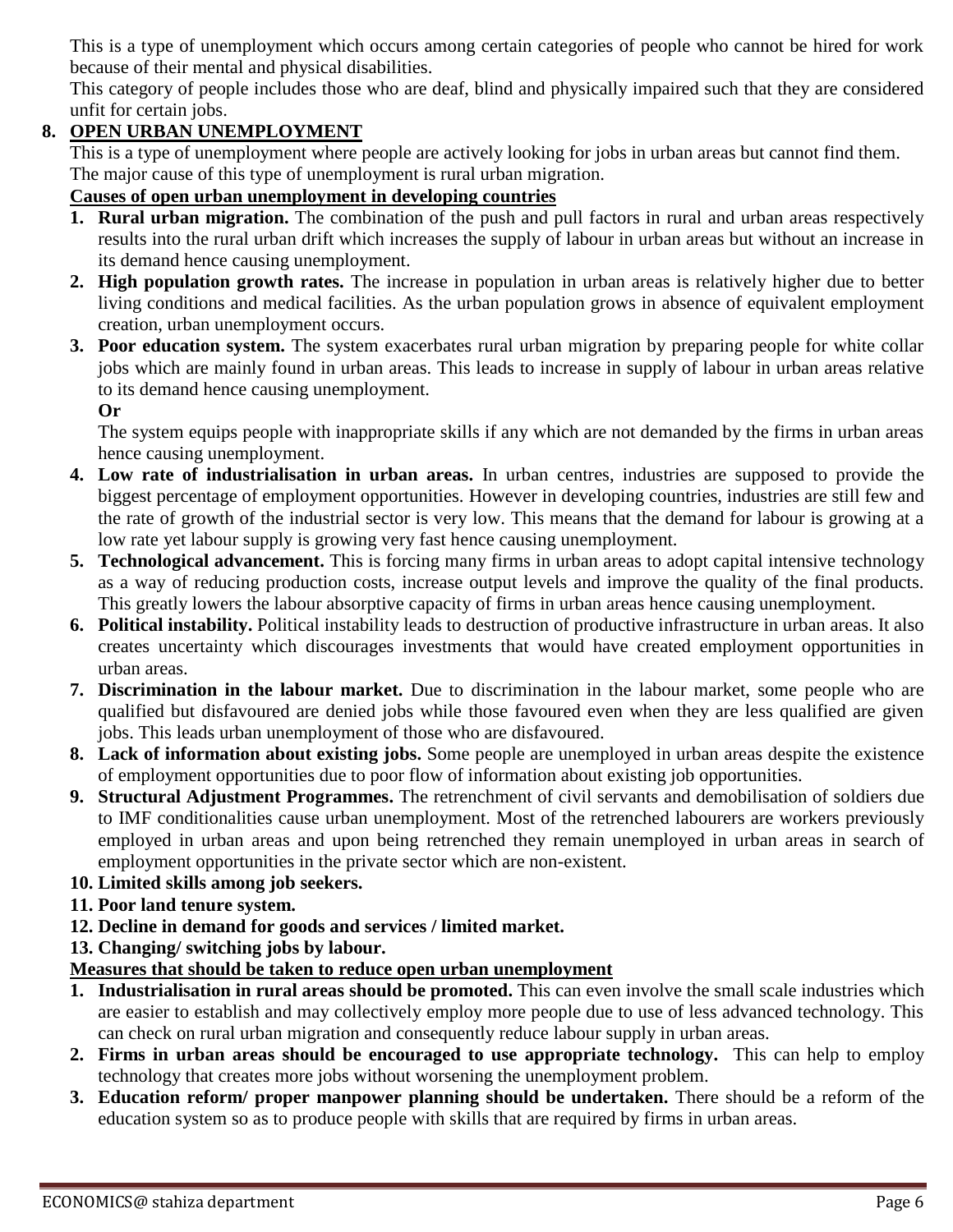- **4. Population control measures should be adopted.** Measures should be put in place to control the population growth in both rural and urban areas. Population control in rural areas is essential as it reduces on the rural urban drift that always creates excess labour supply in urban areas.
- **5. Land reforms should be undertaken.** This can enable the squatters and the landless in the urban areas to become valid land owners.
- **6. Political stability should be maintained in all parts of an economy.** This can encourage investment in various parts of an economy which may reduce the influx of people from rural areas to urban areas in search for better paying jobs which are non-existent.
- **7. Advertising of jobs should be emphasised.**
- **8. Markets should be widened.**
- **9. Agricultural modernisation should be undertaken.**
- **10. Economic diversification should be undertaken.**
- **11. Economic liberalisation should be undertaken.**
- **12. Affordable credit facilities should be provided to local investors.**
- **13. Infrastructure should be developed.**
- **14. Investment incentives should be provided to investors.**
- **15. Public enterprises should be privatised.**
- **9. Natural rate of unemployment**

This is the rate of unemployment that would occur when an economy is at full employment.

#### **GENERAL CAUSES OF UNEMPLOYMENT IN UGANDA**

#### **(The causes of involuntary unemployment)**

#### **1. Poor land tenure system.**

A few people own large chunks of land while the majority are either tenants or landless which has resulted into underemployment and unemployment.

**2. Political instability in some parts of Uganda.**

Political instability discourages public and private investment because the investors have that fear of losing their property and life. Due to low investment, the investors demand for less labour hence creating unemployment.

- **3. Declining demand for goods and services.** The demand for labour is derived from the demand for the commodity which that labour produces. A fall in demand for commodities forces producers to reduce output and eventually they reduce the number of workers. This creates loss of jobs hence unemployment.
- **4. Ignorance of people about the availability of jobs.** Some people have remained unemployed because they do not know where to apply for employment. This ignorance arises due to limited advertisement of job opportunities.
- **5. Shortage of co-operant factors such as capital, land and entrepreneurship.** Limited supply of co-operant factors reduces levels of investment. The level of production remains low and consequently fewer jobs are created. This brings about unemployment in Uganda.
- **6. Seasonal changes especially in agriculture.**

The seasonal pattern of work in some sectors renders some people seasonally unemployed. For example in the agricultural sector, farmers are unemployed between harvesting and planting season as well as during unfavourable natural conditions like floods, drought, etc.

#### **7. Rural urban migration.**

Due to rural urban wage gap and other push and pull factors, most people move from rural areas to urban areas primarily in search for better wage employment opportunities. Since the rate of rural to urban migration is higher than the rate of urban employment creation, many migrants from rural areas become unemployed in urban areas.

#### **8. Rapid population growth rate compared to employment creation.** The population growth rate in Uganda is higher than the rate at which jobs are being created. This leads to excess labour supply relative to the available jobs hence creating unemployment in Uganda.

#### **9. Discrimination in the labour market based on race, sex, tribe, religion age, etc.**

There are people who are not recruited for employment in certain organisations because of not meeting certain specifications set by employers. For instance if an employer needs workers who are below 30 years, then those above that age are left out hence causing involuntary unemployment.

**10. Use of inappropriate technology.**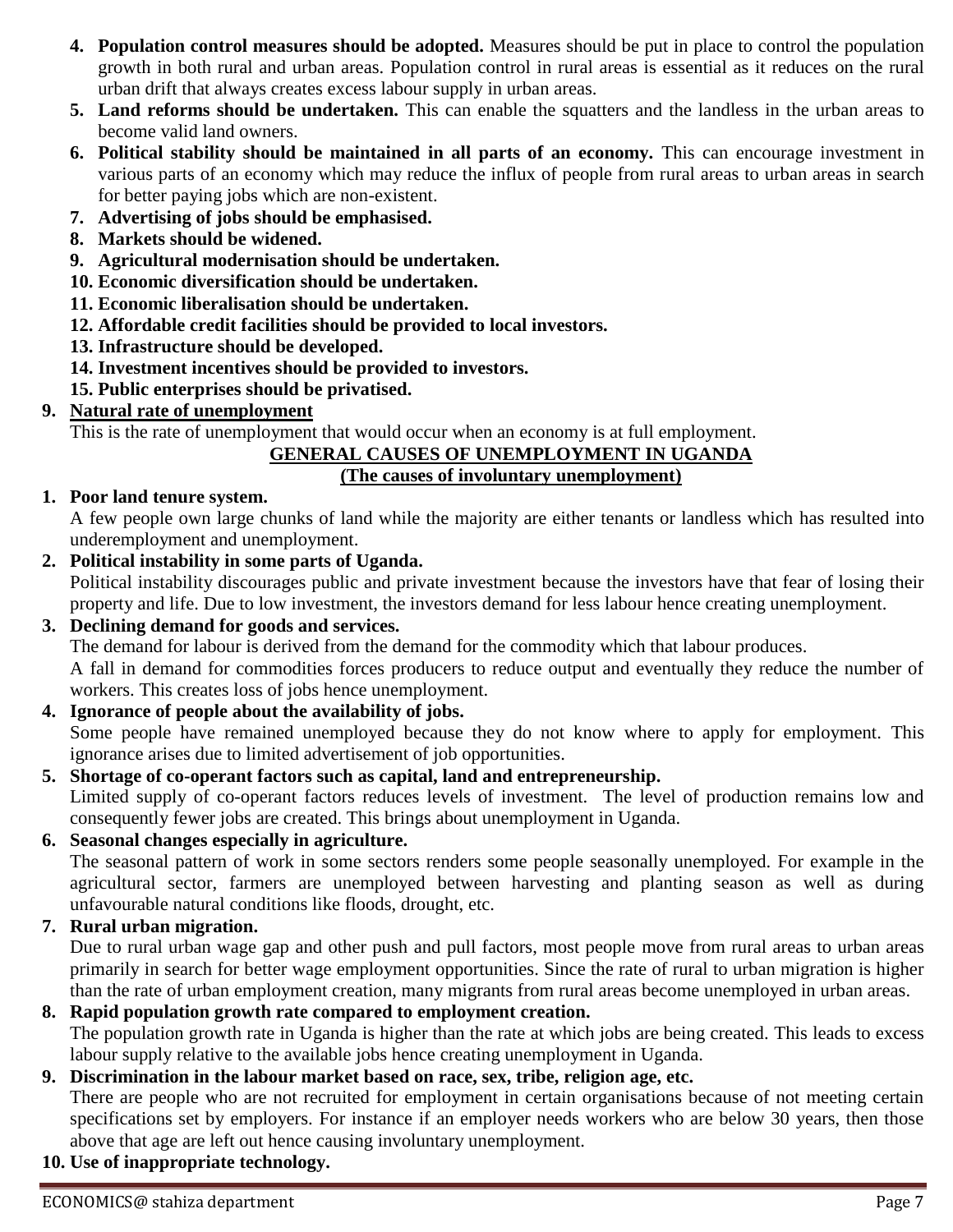Uganda being a labour surplus economy, the use of capital intensive technology by some industries reduces the demand for labour hence unemployment.

#### **11. Poor infrastructure.**

The basic infrastructure like roads is poor which has hindered producers to transport their goods to markets. This has discouraged further investment and production. As a result few jobs have been created for the people hence an increase in unemployment.

#### **12. Poor education system.**

Uganda's education system is theoretical in nature and thus prepares students to be job seekers rather than being job creators. The system prepares labour force for white collar jobs which are scarce leaving many school (university) graduates unemployed.

#### **13. Structural Adjustment Programmes (SAPs) implemented in Uganda like laying off civil servants.**

Uganda has implemented and still implementing Structural Adjustment Programmes of I.M.F and World Bank which involve reducing the number of civil servants in government ministries and departments. This has led o loss of jobs hence creating unemployment in the country.

#### **14. Mental and physical disabilities.**

People with such disabilities may fail to be placed in certain jobs even if they existed. For example a limbless woman cannot be a receptionist or a security guard. This results into residual unemployment. among others.

#### **15. Short-run immobility of labour.**

Some people lose jobs but it takes them some time before they get new jobs. This creates unemployment in the short-run before they get employed in new or alternative jobs hence causing frictional unemployment.

#### **MEASURES TO REDUCE UNEMPLOYMENT**

You may be asked to suggest the measures or steps to be taken in order to reduce the unemployment problem. **Hint**

For suggestive questions, use **can/ may/ should** both in the statement of the point and in the explanation.

#### **Sample question**

Suggest measures that should be taken to reduce the level of unemployment in Uganda.

#### **Sample point**

**Infrastructure should be improved.** Improved infrastructure can encourage people to undertake investment in agriculture and industry. Due to expansion in investment, more jobs may be provided to the people in Uganda and this reduces unemployment.

#### **STEPS BEING TAKEN TO REDUCE UNEMPLOYMENT/ INCREASE EMPLOYMENT IN UGANDA**

You may as also be asked to give the **steps that are being taken** to reduce the unemployment problem.

#### **Sample question**

Explain the measures being taken to curb the unemployment problem in Uganda.

#### **Hint**

In this case, we maintain our answer in either the **present continuous tense** or **present simple tense.**

#### **1. Providing investment incentives.**

This promotes investment by private entrepreneurs because incentives like subsidies reduce the costs of production. As investment expands, more jobs are created for the people hence reducing unemployment.

#### **2. Implementing education reforms with emphasis on practical skills to the school leavers.**

The government is setting up vocational institutions or polytechnics to train people in practical skills (hands-on skills) like carpentry, building, metal work, agri-business, tailoring. This enables people to start up projects for self-employment and for employment of others.

#### **3. Undertaking further privatization.**

Ownership of public (government enterprises) is being transferred to private investors to create efficiency. This efficiency enables firms to expand their scale of production and they generate more jobs to the people in the longrun.

#### **4. Population control measures are being implemented.**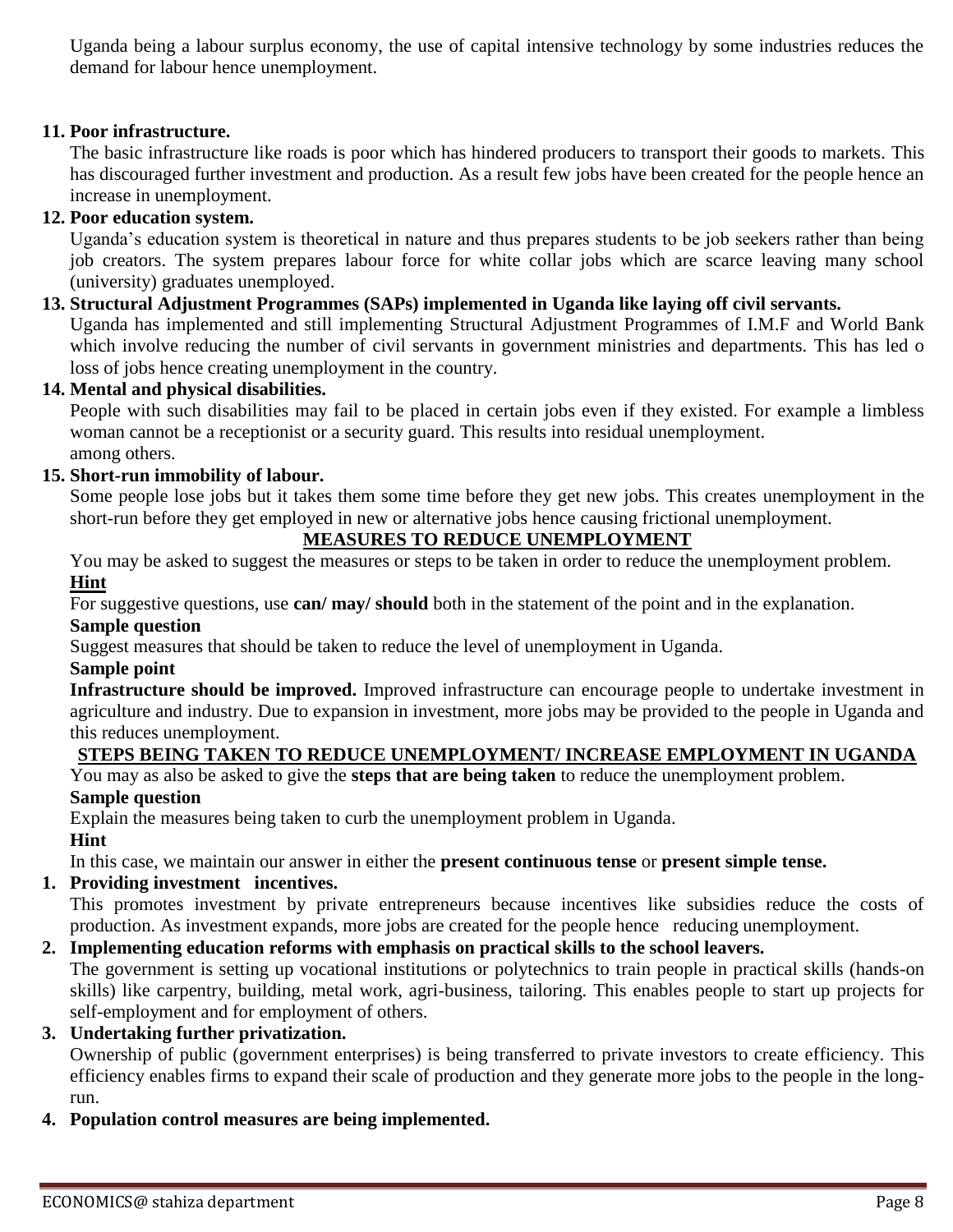Controlling population growth rate is being carried out so that the rate at which the population is rising is proportionate to the rate at which jobs are being created. This helps to reduce excess labour supply in relation to the available job vacancies thereby reducing unemployment.

#### **5. Improving the political climate/ atmosphere.**

The political climate is being improved so that more investors are attracted to the country. This promotes investment by private entrepreneurs and in the process more jobs are created in the country hence reducing unemployment.

#### **6. Promoting small scale industries.**

Such industries create linkages in the economy and involve many activities which help to create more jobs for the people.

#### **7. Modernising agriculture.**

This involves changing agriculture from subsistence production to commercialised high yielding agriculture. As agriculture is being modernised, there is an increase in output and income in the sector. More people are encouraged to carry out commercialised agriculture and they get jobs in the sector thereby reducing unemployment.

#### **8. Advertising existing jobs.**

Employers are being encouraged to advertise job opportunities in the newspapers, magazines and other media like radio stations to create awareness to the job seekers. After creating this awareness, the job seekers are able to apply for the available jobs. Some of them are taken up for employment and this reduces unemployment.

#### **9. Diversifying the economy.**

Many economic activities like agriculture, industry, tourism, information technology, etc are being encouraged and supported by the government. These activities help to create more jobs for the people thereby reducing unemployment.

#### **10. Setting up and improving basic infrastructure.**

By improving basic infrastructure like roads, producers are enabled to transport their goods to markets. This encourages further investment and production. As a result, more jobs are created for the people thereby reducing unemployment.

#### **11. Widening markets through joining economic integration.**

Uganda is a member in regional economic groupings like COMESA and East African Common Market. This increases industrial and other investments to produce goods and services for the regional market. This finally leads to the creation of more jobs for Ugandans hence reducing unemployment.

#### **12. Encouraging the use of appropriate technology.**

Firms are being encouraged to apply methods of production which are mid-way between capital intensive and labour intensive. This helps to keep a reasonable number of workers in active employment instead of laying them off.

#### **13. Providing affordable credit/ start-up capital.**

Microfinance institutions are being encouraged to extend affordable credit to the people to start up income generating projects. Such projects are providing jobs to the people thereby reducing unemployment.

#### **14. Carrying out further trade liberalisation.**

Trade liberalisation is increasing the number (range) of trade or economic activities carried out in Uganda. The expansion in economic activities provides more jobs to the people and consequently unemployment is reduced.

#### **15. Reforming the land tenure system.**

Reforms in the Land Act are being implemented by government to allow more people access land. People are having their land registered and are acquiring land titles so that they carry out commercial farming on that land. This creates employment for people in the agricultural sector.

#### **16. Supporting the disadvantaged groups of people/ providing programmes for persons with disability.**

The government is financing income generating projects for disabled people. Such projects include shoe making, tailoring, making crafts, etc. the disabled people become employed and earn income from these projects. This helps to reduce residual unemployment.

#### **17. Exporting surplus to other countries.**

People who have failed to get jobs in Uganda are being encouraged to seek employment in other countries through employment agencies.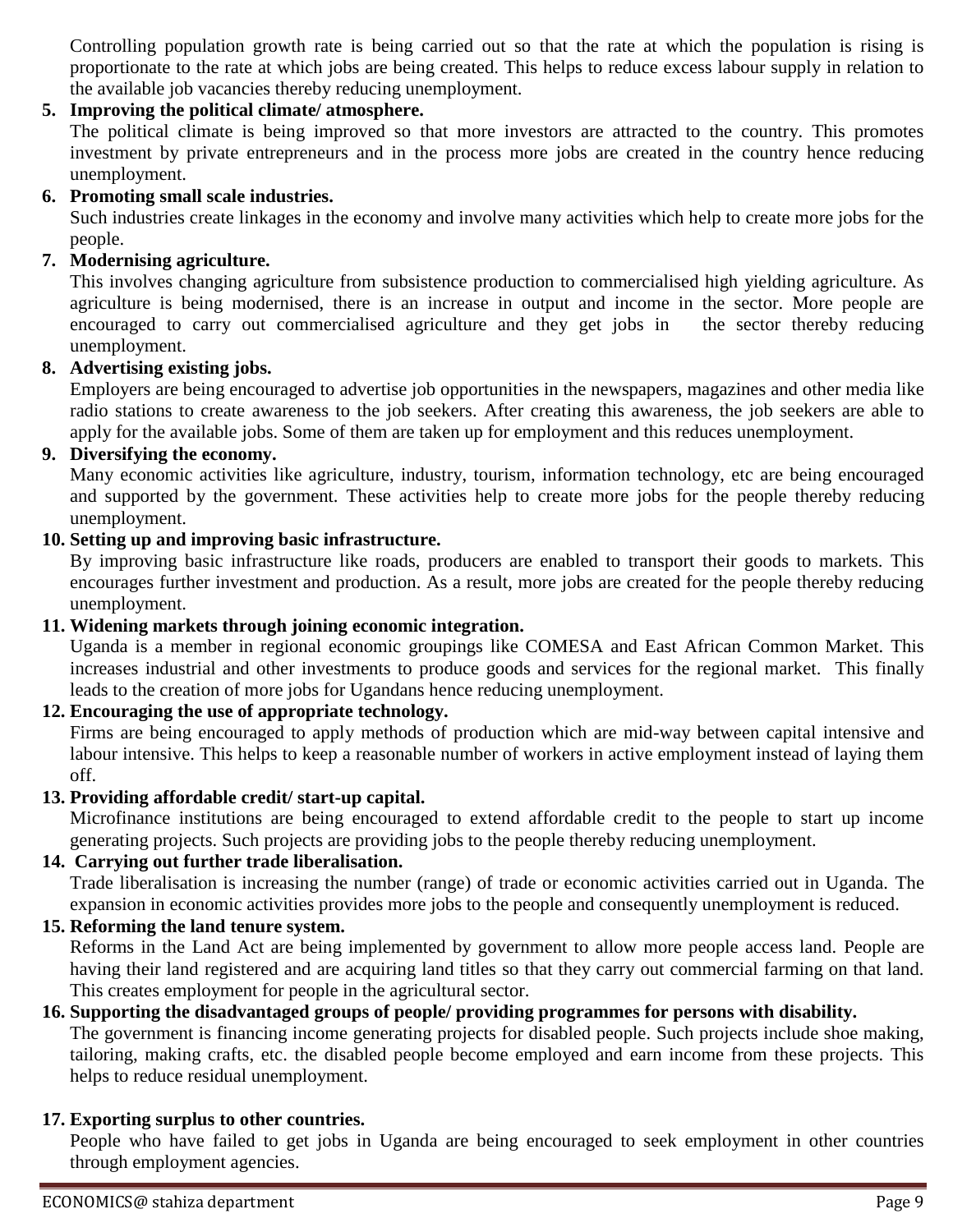## **COSTS OF UNEMPLOYMENT IN AN ECONOMY**

The costs of unemployment are those adverse/ negative effects or bad consequences which unemployment creates in an economy to the unemployed, their families and the entire society.

#### **1. It is associated with increased dependence burden/ high dependence burden.**

The unemployed people have to survive on the few employed people for basic needs like food, clothing, etc. This lowers the savings of the employed people which limits investment.

#### **2. It results into low output.**

This is because the unemployed have a low purchasing power and therefore firms reduce their output levels making an economy to grow at a very slow pace.

#### **3. It leads to low government revenue.**

This is because the unemployed people do not pay direct taxes to the government. As a result, government finds it hard to acquire the much needed revenue to finance development objectives.

#### **4. Worsens income disparities.**

This is because the unemployed do not earn income while the employed people earn income, save and invest and therefore accumulate more wealth.

#### **5. It leads to low aggregate demand for goods and services/ small market size.**

This is because the unemployed people have a low purchasing power.

#### **6. Leads to brain drain.**

After failing to get jobs in the home country, highly trained professional people move to other countries in search for jobs. This has a danger of reducing the manpower available in the home country and the development process is retarded.

#### **7. Leads to immorality/ crime.**

The unemployed people who are not earning income resort to all sorts of immoral acts like theft so as to earn a living.

#### **8. It leads to high government expenditure.**

The government spends heavily on supporting projects which are aimed at creating jobs for the unemployed people. This exerts pressure on the national budget.

#### **9. Underutilization of productive resources hence waste.** Seasonal unemployment in the agricultural sector causes excess capacity and as a result, there is wastage of resources that could have been put to use.

#### **10. It causes misery and low levels of living due to low or no incomes.**

Individuals who are jobless find it difficult to buy or access basic necessities of life. As a result, their standard of living drastically falls or declines hence causing misery and suffering.

#### **11. Creates political unrests/ political tension.**

The unemployed people are easily mobilised to stage a rebellion against the ruling government. This has disastrous consequences such as loss of lives and property.

#### **12. Discourages investment in education**

The unemployed are not able to meet the costs of paying their children's school fees. Also when the educated people fail to get jobs, other people get discouraged and they may not study or invest in education. This worsens illiteracy levels.

#### **13. Increases rural urban migration and its negative consequences.**

The unemployed people move from rural areas to urban areas in search for jobs and after failing to get them, they resort to committing crimes like theft.

#### **14. Decline in the level of acquired skills.**

The unemployed people do not practice their skills they acquired during training in schools, colleges and universities. This leads to decay of knowledge and loss of skills hence hindering professional/ career development.

#### **15. It results into family instabilities.**

The unemployed people are unable to meet the needs of their families since they are not earning income. This leads to loss of happiness hence leading to quarrels, separation, divorce and having children go to streets.

#### **ASSIGNMENT**

Explain the reasons why measures are taken to solve the unemployment problem in Uganda.

#### **POSITIVE EFFECTS OF UNEMPLOYMENT**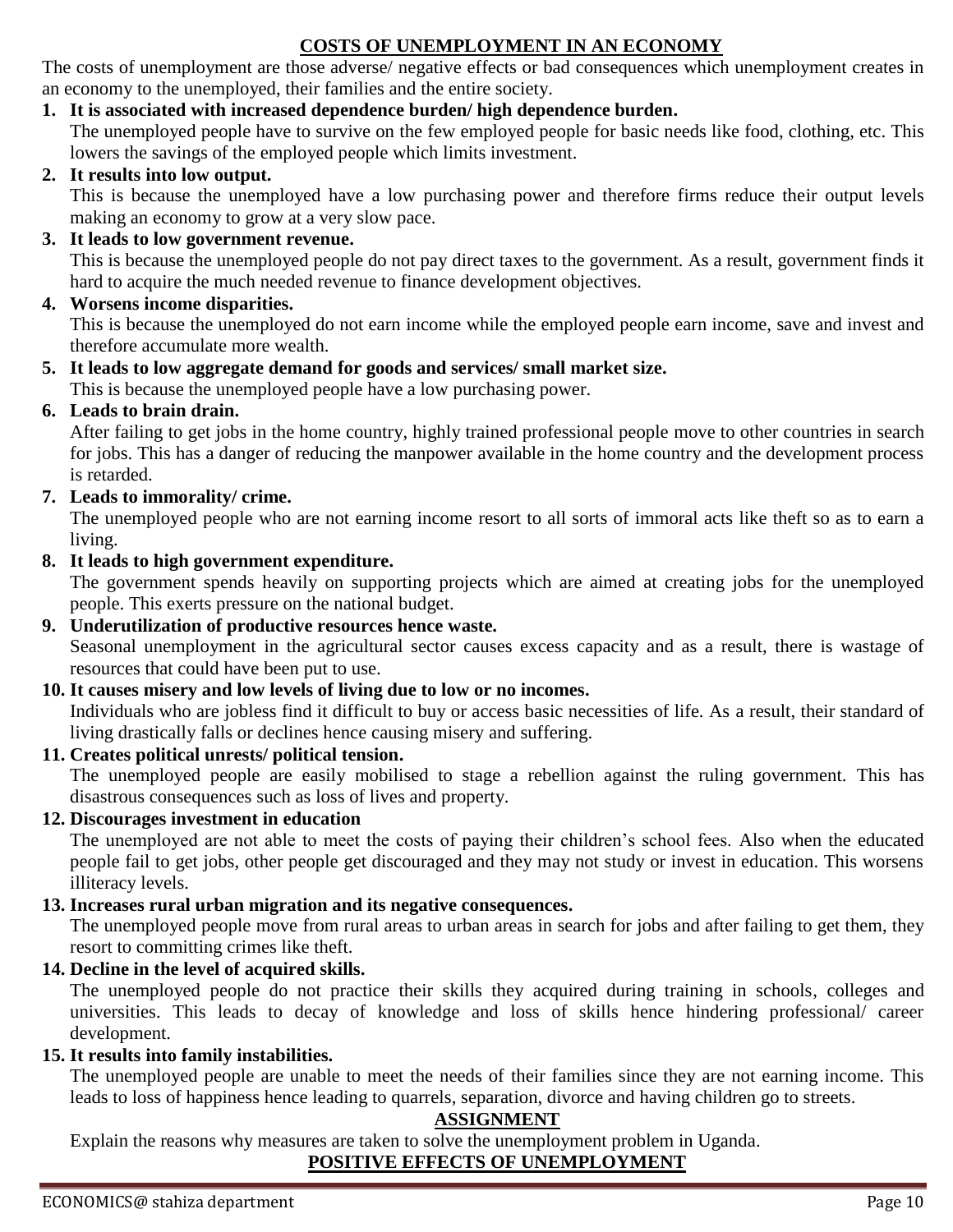- 1. **It awakens government to its responsibilities of designing appropriate redistributive development policies.**  Such policies aimed at increasing income generating opportunities promote development of an economy as a whole.
- 2. **Results into lower wage costs.**

Unemployment in an economy increases the supply of labour available for firms to employ. This creates a downward pressure on wages hence reducing the costs of production.

- 3. **Unemployment creates a large pool of labour.** This gives firms more choice of who to employ. This enables the employers to choose the best workers (those with higher levels of skills and experience).
- 4. **Increase in demand for inferior goods.**  There are goods in an economy that people buy more as their incomes reduce. Therefore, as unemployment increases, demand for such goods increases and the profitability of the sellers dealing in such goods increases.
- 5. **It avails labour in risky jobs.** Unemployment encourages labour to take on jobs that are very risky like mining and those in hard to reach areas. This leads to increased exploitation of resources.
- 6. **It reduces labour strikes for higher wages.**  High level of unemployment implies excess labour in the labour market. This creates fear in workers to demand for higher wages as this may prompt the employer to lay them off and then hire other workers at lower wages. Absence of strikes leads to continuity in production.

#### **THEORIES OF UNEMPLOYMENT THE KEYNESIAN THEORY OF UNEMPLOYMENT**

The theory was advanced by a British economist known as **John Maynard Keynes.**

It states that unemployment arises due to a deficiency/ decline in effective aggregate demand for final goods and services especially in times of an economic depression or recession.

Keynes pointed out that due to a decline in aggregate demand for final products, firms are forced to reduce their level of output, income levels fall, investment is discouraged and thus fewer units of capital and labour are employed.

According to J.M Keynes, the major remedy (solution) to unemployment is to increase aggregate demand in an economy through measures such as;

- $\checkmark$  Reducing direct taxes in an economy
- $\checkmark$  Subsidisation of consumers.
- $\checkmark$  Use of expansionary monetary policy
- $\checkmark$  Increasing government expenditure.
- $\checkmark$  Increasing wages
- $\checkmark$  Encouraging private investment through providing incentives like tax holidays.

#### **ILLUSTRATION OF KEYNESIAN UNEMPLOYMENT**



A fall in aggregate demand from **Agg DD<sup>2</sup>** to **Agg DD<sup>1</sup>** causes a fall in total product from **b** to **a** and as a result, the units of labour employed reduce from **OL<sup>2</sup>** to **OL1.**

> **ASSUMPTIONS OF KEYNESIAN THEORY OF UNEMPLOYMENT (Ignore –Not needed in the explanation of the theory)**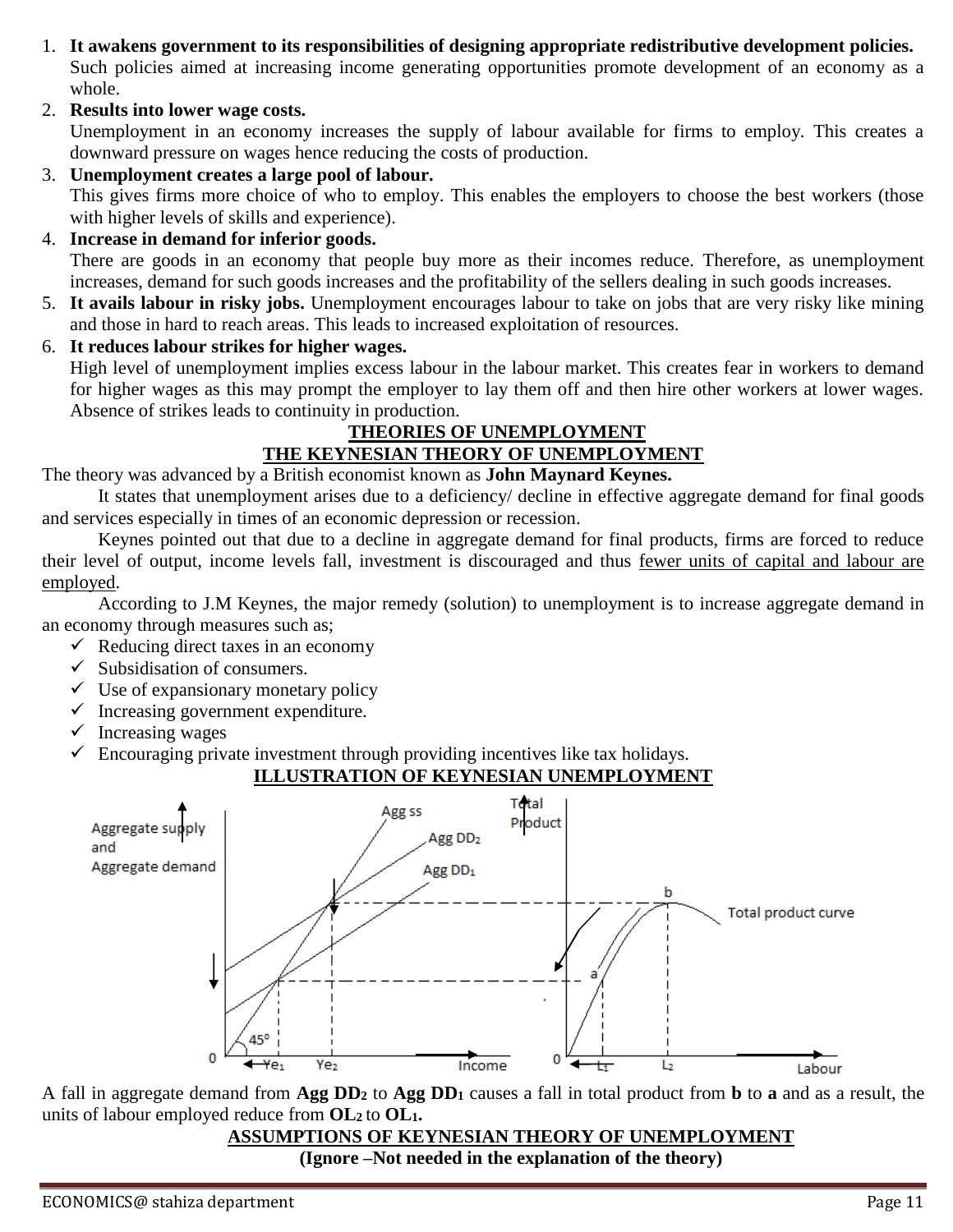J.M Keynes made the following assumptions when analysing cyclical unemployment.

- 1. Existence of an industrialised economy.
- 2. He assumed conditions of full employment of resources.
- 3. He assumed existence of a highly monetised economy.
- 4. He assumed existence of a big and strong private sector.
- 5. He assumed existence of a closed economy.
- 6. He assumed the existence of well functioning and developed product, factor and money market.
- 7. He assumed that there is deficiency in aggregate demand during an economic recession.

## **RELEVANCE/ APPLICABILITY OF THE THEORY IN LDCs (UGANDA)**

#### **To a minor extent, the Keynesian theory of unemployment is applicable (relevant) to developing countries reasons being;**

- 1. It is true that at times unemployment in LDCs (Uganda) arises from a fall in aggregate demand both domestic and abroad. A fall in aggregate demand reduces output levels, incomes fall, investment declines and less units of labour are unemployed. This makes the theory to have some relevancy in LDCs (Uganda)
- 2. LDCs (Uganda) have (has) an element of industrialisation as suggested by J.M Keynes in his theory hence the theory may apply in the industrial sector. During an economic recession, industries reduce the level of output and their incomes fall. Through the multiplier process, investment also falls and less labour is employed in industries. This makes the theory to have some applicability in the industrial sector in LDCs (Uganda).
- 3. In the long run as supply of co-operant factors for labour increase, the theory becomes relevant Increasing supply of co-operant factors like capital increases investment. As investment increases, more units of labour become employed and this makes the Keynesian of unemployment to have application in LDCs (Uganda).
- 4. The investment climate affects employment level and therefore promotion of investment in LDCs (Uganda) can expand employment as suggested by Keynes. This makes his theory to be relevant in developing countries.
- 5. Use of expansionary monetary policies increases the purchasing power in LDCs (Uganda). As the purchasing power increases, producers increase output and they employ more units of labour in their firms. This policy is put forward by J.M Keynes thus the theory is applicable in LDCs (Uganda).
- 6. International Monetary Fund (IMF) has arrangements to support or expand the private sector and ensure stable markets for LDCs (Uganda). As private investment expands, output and incomes of producers increase and thus more labour is employed. This makes the theory to have some relevancy in LDCs (Uganda) because one of his solutions was expansion of the private sector.

#### **IRRELEVANCE/ INAPPLICABILITY OF THE KEYNESIAN THEORY OF UNEMPLOYMENT IN LDCs (UGANDA)**

#### **To a greater extent, the Keynesian theory of unemployment is inapplicable (irrelevant) to developing countries reasons being;**

- 1. This type of unemployment is mainly concerned with a deficiency in aggregate demand yet unemployment in LDCs (Uganda) basically arises from the supply side. The supply side involves shortages of raw materials and other co-operant factors. Due to limited supply of co-operant factors, some units of labour can be laid off which creates unemployment but Keynes ignored this possibility.
- 2. It mainly affects the industrialised economies yet LDCs are mostly agro-based countries/ Uganda is an agro-based economy.
- 3. The theory is applicable under conditions of full employment which conditions are not found in developing countries (Uganda). LDCs (Uganda) are (is) characterised by underutilisation of resources hence making the theory less relevant.
- 4. As a solution to unemployment, Keynes suggested policies which increase levels of aggregate demand such as use of an expansionary monetary policy. However, such policies are likely to cause inflation before they solve unemployment because developing countries do not have much capacity to increase supply to meet the increase in demand.
- 5. The theory is based on the assumption of a highly monetised industrial economy yet LDCs (Uganda) have (has) a large subsistence sector. This makes the theory to be less applicable.
- 6. The theory is based on the existence of a big and strong private sector yet in LDCs (Uganda), the private sector is still small and weak.
- 7. In LDCs (Uganda), product, money and factor markets are not as developed and functional as assumed by Keynes. This renders the theory irrelevant in LDCs (Uganda).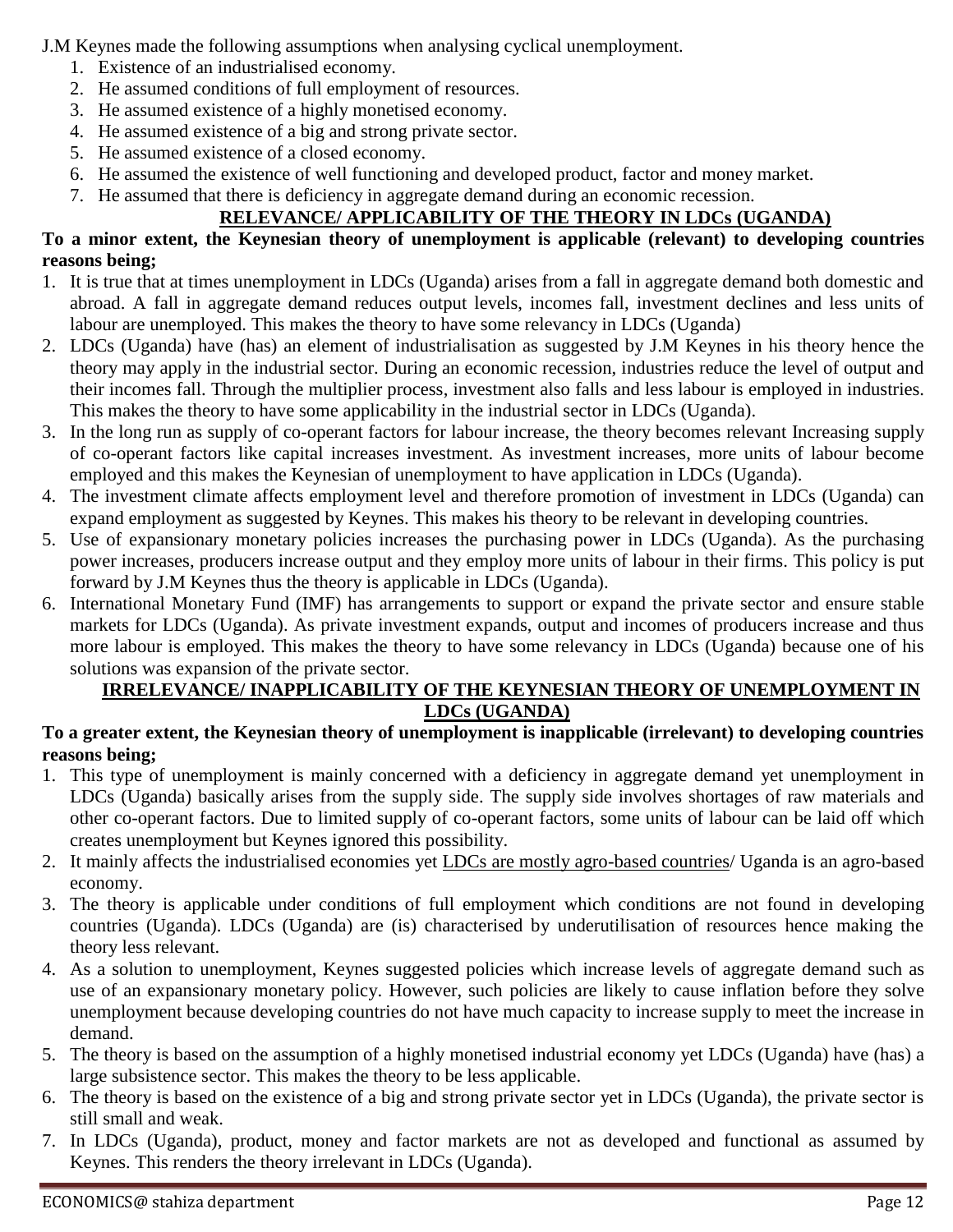- 8. The theory puts emphasis on investment multiplier as the major contributor to employment creation yet in LDCs (Uganda), it is the export multiplier that greatly contributes to employment creation. It is noted that as the export sector expands in LDCs (Uganda), more jobs are created in that sector but Keynes ignored this hence making his theory to be of limited relevancy.
- 9. Keynes based his theory on a closed economy yet LDCs (Uganda) are (is) open economies which have financial dealings and interactions with other economies of the world.

#### **SUGGESTIONS TO MAKE THE KEYNESIAN THEORY OF UNEMPLOYEMENT IN DEVELOPING COUNTRIES**

- 1. Developing countries should industrialise their economies.
- 2. Resources should be fully utilised such that full employment is attained.
- 3. The economies should be highly monetised such that people produce for the market and not for their own consumption.
- 4. The private sector should be expanded so that it is big and strong.
- 5. Developing countries should reduce their financial dealings with other economies in order to create a closed economy on which the Keynesian theory of unemployment is based.
- 6. The product, factor and money markets should be developed such that they are more functional as assumed by the theory.
- 7. Private investment should be promoted through provision of incentives to investors.

#### **ASSIGNMENT**

Explain the circumstances under which the Keynesian theory of unemployment may become more applicable in LDCs.

#### **SOLUTIONS TO UNEMPLOYMENT ACCORDING TO J.M KEYNES EXPLAINED**

#### **1. Reducing direct taxes in the economy.**

Reducing direct taxes increases the consumers' disposable income. This enables consumers to increase the demand for goods and services and thus increase in aggregate demand is responded to by increasing investments so as to increase output hence raising the level of employment.

#### **2. Subsidisation of consumers.**

The provision of goods and services especially education and health at subsidized prices enables consumers rechannel their incomes that were previously spent on such services for the consumption of goods. The purchase of goods that were not previously consumed leads to increased aggregate demand for such goods which calls for increased employment of factors of production.

#### **3. Using expansionary monetary policy.**

Lower interest rates on loans increase borrowing thus increasing the level of consumption. This stimulates investment in an economy to respond to the increased demand. The need to increase output calls for increased employment of factors of production.

**4. Increasing government expenditure.**

Government can increase expenditure through the provision of social infrastructure. This raises incomes of the people employed in the provision of various infrastructures which in turn leads to increased demand for goods and services. Increased demand for goods and services stimulates production which increases the level of employment of capital and labour.

#### **5. Increasing wages.**

This increases peoples' purchasing power hence increase in aggregate demand for goods and services. Producers respond to increased consumer demand by increasing investments so as to increase output hence raising the level of employment.

**6. Encouraging private investment through provision of tax incentives.** The provision of investment incentives like tax holidays to potential investors leads to increased investments, increased incomes, increased aggregate demand hence further investment and employment in an economy.

## **UNDEREMPLOYMENT**

Underemployment refers to the state of underutilisation of economic resources.

In case of labour, underemployment refers to the state of underutilisation of labour force in form of working for fewer hours than desired.

## **FORMS OF UNDEREMPLOYMENT**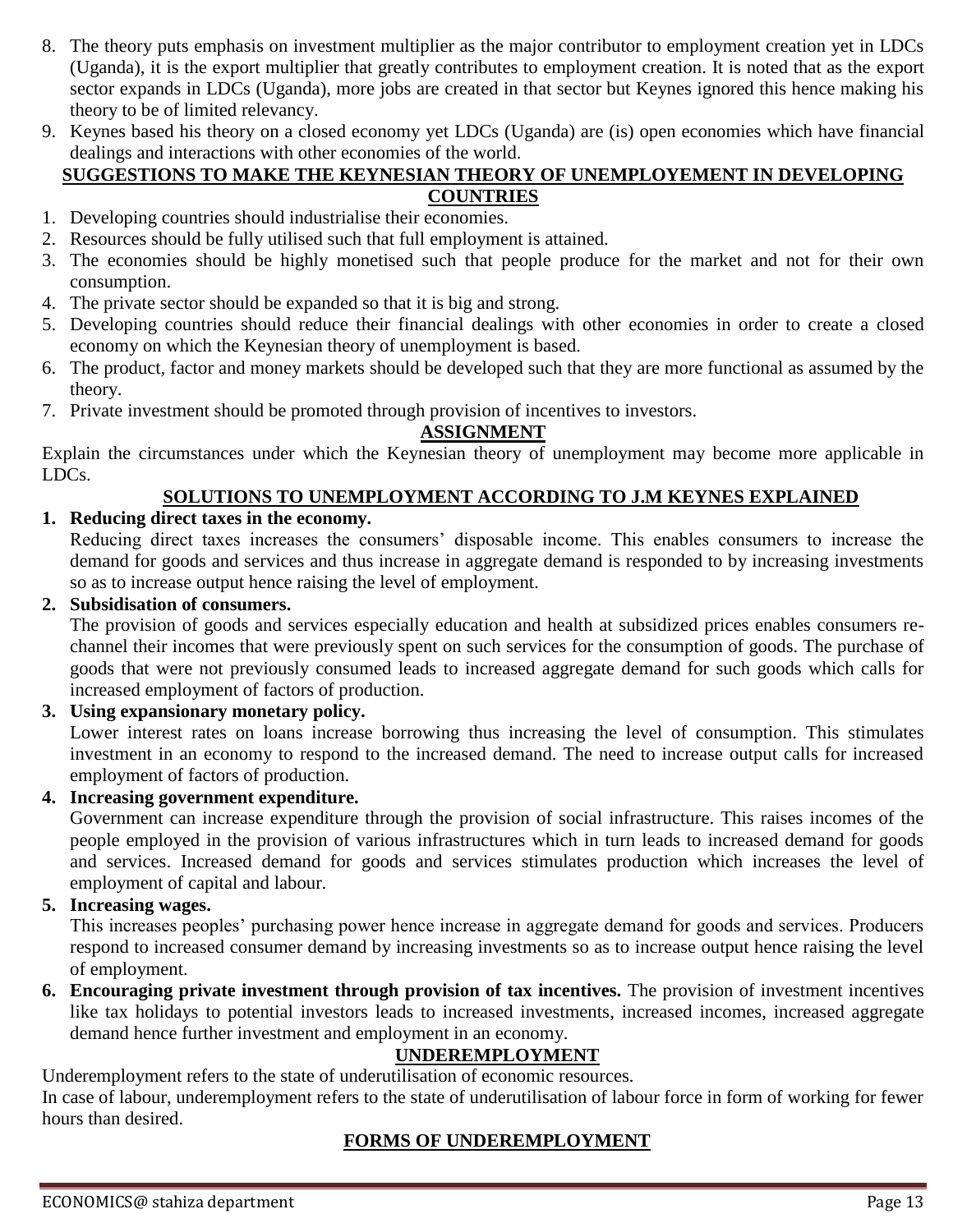- $\triangleright$  Labourers working for less time than prescribed e.g. a worker who is supposed to work for 20 hours per week only working for 12 hours per week
- $\triangleright$  Doing work which is far below one's training/ skills e.g.
- Engagement in an activity where co-operant factors are inadequate e.g. where workers on a farm do not have the necessary equipment to use.
- $\triangleright$  Labour force working full time but marginal product is zero.

#### **CAUSES OF UNDEREMPLOYMENT IN AN ECONOMY**

- $\triangleright$  Shortage of co-operant factors
- $\triangleright$  Political instability
- $\triangleright$  Limited/ small markets
- $\triangleright$  Ignorance of people about the availability of jobs
- $\triangleright$  Poor land tenure system
- $\triangleright$  Poor attitudes of people towards work/ law wages/ desire for leisure
- $\triangleright$  Limited skills
- $\triangleright$  Seasonal changes for example in agriculture.
- $\triangleright$  Rural-urban migration leading to underemployment in urban areas.
- $\triangleright$  Desire to retain labour force by trade unions/ employers.
- $\triangleright$  High population growth rates
- $\triangleright$  Poor man power planning
- $\triangleright$  Discrimination in the labour market on the basis of race, sex, religion, etc.
- $\triangleright$  Limited raw materials.

#### **FULL EMPLOYMENT**

It can be defined in any of the following ways;

- It is a situation where the unemployment rate in an economy is 3% or less.
- It is a situation where all people willing to work can get jobs.
- It is a situation where the number of unfilled vacancies is equal to the number of job seekers.
- It is a situation where there are more jobs than the job seekers.

#### **NB**

It should be noted that full employment is **not** zero unemployment because in the real world, it is not possible to employ all the labour force at a given time.

#### **FACTORS THAT LIMIT THE ATTAINMENT OF FULL EMPOYMENT IN UGANDA**

- 1. Use of inappropriate technology for example capital intensive techniques of production yet the economy is labour surplus.
- 2. Existence of rural-urban migration which results into open-urban unemployment.
- 3. High population growth rate in the economy as compared to the rate of job creation.
- 4. Heavy dependence on nature causing seasonal unemployment. This is very common in the agricultural sector.
- 5. Existence of a large subsistence sector that does not absorb a lot of labour since production is not for the market.
- 6. Shortage of co-operant factors. The absence of co-operant factors in form of limited capital and limited skills makes it hard to solve unemployment by setting up production units.
- 7. Immobility of the factors of production i.e. both occupationally and geographically.
- 8. Poor manpower planning by the government. This creates excess labour supply in certain occupations and hence some people are not taken up for employment.
- 9. Inappropriate education system that trains more of job seekers rather than job creators.
- 10. Heavy capital outflows. This limits investment and reduces the capacity of the country to create more job opportunities and reduce the level of unemployment.
- 11. Limited domestic and foreign markets hence low aggregate demand.
- 12. Trade union restrictions that tend to prevent entry of new employees. This is done to maintain the wages of the already employed people high.
- 13. Discrimination in the labour market based on race, tribe, sex, religion, age, political factors
- 14. Political instability. This limits investment activities and so less labour is employed.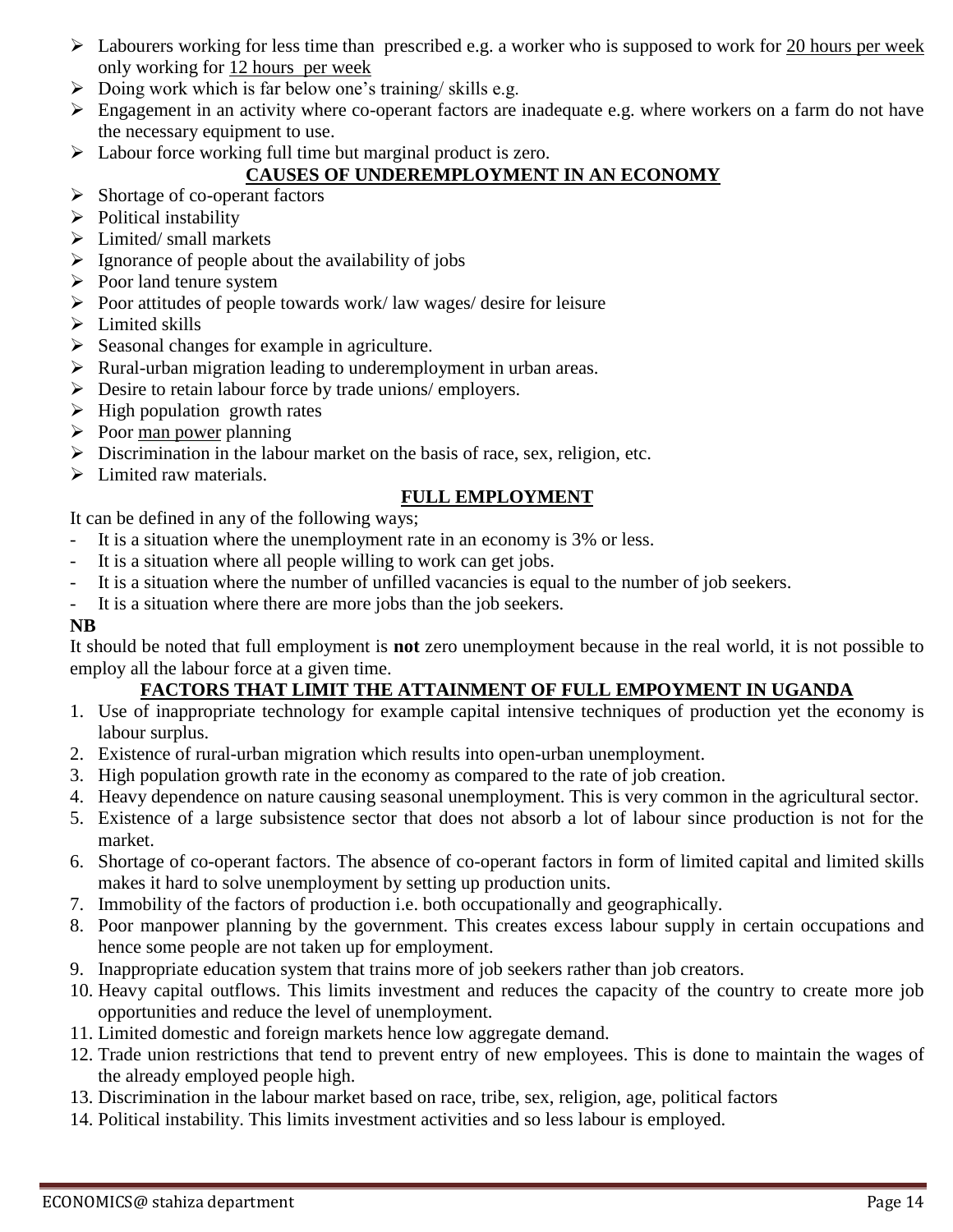#### **GUIDING QUESTIONS SECTION A**

| 1.                   |  | a) What is <b>voluntary unemployment</b> ?                                                                                | $(01$ mark $)$                           |  |
|----------------------|--|---------------------------------------------------------------------------------------------------------------------------|------------------------------------------|--|
|                      |  | b) Mention three causes of voluntary unemployment in an economy.                                                          | $(03$ marks)<br>KEB 2016 P220/1          |  |
| 2.                   |  | a) Differentiate between voluntary unemployment and involuntary unemployment.                                             |                                          |  |
|                      |  | $(02 \text{ marks})$                                                                                                      |                                          |  |
|                      |  | b) State any two causes of involuntary unemployment in your country.                                                      | $(02 \text{ marks})$<br>UNEB 1999 P220/2 |  |
| 3.                   |  | a) Distinguish between voluntary and involuntary unemployment.                                                            | $(02 \text{ marks})$                     |  |
|                      |  | b) State any two measures that have been undertaken to reduce involuntary unemployment in Uganda.<br>$(02 \text{ marks})$ |                                          |  |
|                      |  |                                                                                                                           |                                          |  |
|                      |  |                                                                                                                           | BEC 2017 P220/2                          |  |
| 4.                   |  | a) Define the term cyclical unemployment.                                                                                 | $(01$ mark $)$                           |  |
|                      |  | b) Suggest any <b>three</b> measures that should be adopted to minimise cyclical unemployment in an                       |                                          |  |
|                      |  | economy.                                                                                                                  | $(03$ marks)                             |  |
|                      |  |                                                                                                                           | UNEB 2015 P220/1                         |  |
|                      |  | 5. a) Distinguish between cyclical and seasonal unemployment.                                                             | $(02 \text{ marks})$                     |  |
|                      |  | b) Give any two factors that give rise to cyclical unemployment.                                                          | $(02 \text{ marks})$                     |  |
|                      |  |                                                                                                                           | UNEB 1998 P220/1                         |  |
| 6.                   |  | a) Distinguish between structural unemployment and seasonal unemployment.                                                 | $(02 \text{ marks})$                     |  |
|                      |  | b) Suggest any two measures that should be taken to reduce structural unemployment in an economy.                         |                                          |  |
|                      |  |                                                                                                                           | $(02 \text{ marks})$                     |  |
|                      |  |                                                                                                                           | UNEB 2008 P220/1                         |  |
|                      |  | 7. a) Distinguish between structural unemployment and residual unemployment.                                              | $(02 \text{ marks})$                     |  |
|                      |  | b) Mention any two causes of structural unemployment in Uganda.                                                           | $(02 \text{ marks})$<br>KEB 2016 P220/2  |  |
| 8.                   |  | a) Define the term frictional unemployment.                                                                               | $(01$ mark $)$                           |  |
|                      |  | b) State any three causes of frictional unemployment in an economy.                                                       | $(03$ marks)                             |  |
|                      |  |                                                                                                                           | UNEB 1998 p220/1                         |  |
| 9.                   |  | a) Distinguish between frictional unemployment and seasonal unemployment.                                                 | $(02 \text{ marks})$                     |  |
|                      |  | b) Give any two causes of seasonal unemployment in an economy.                                                            | $(02 \text{ marks})$                     |  |
|                      |  |                                                                                                                           | UNEB 2003 P220/1                         |  |
|                      |  | 10. a) Distinguish between seasonal unemployment and casual unemployment.                                                 | $(02 \text{ marks})$                     |  |
|                      |  | b) Give any two remedies for seasonal unemployment.                                                                       | $(02 \text{ marks})$                     |  |
|                      |  |                                                                                                                           | UNEB 1999 P220/1                         |  |
|                      |  | 11. a) Differentiate between casual unemployment and residual unemployment.                                               | $(02 \text{ marks})$                     |  |
|                      |  | b) State any two effects of unemployment in an economy.                                                                   | $(02 \text{ marks})$                     |  |
|                      |  |                                                                                                                           | UNEB 2013 P220/1                         |  |
|                      |  | 12. a) What is meant by disguised unemployment?                                                                           | $(01$ mark $)$                           |  |
|                      |  | b) Mention three causes of disguised unemployment in your country.                                                        | $(03$ marks)<br>MEC 2015 P220/2          |  |
|                      |  | 13. a) Differentiate between <b>disguised unemployment</b> and <b>frictional unemployment</b> .                           | $(02 \text{ marks})$                     |  |
|                      |  | b) State any two solutions to the problem of disguised unemployment in your country.                                      |                                          |  |
| $(02 \text{ marks})$ |  |                                                                                                                           |                                          |  |
|                      |  |                                                                                                                           | UNEB 2009 P220/2                         |  |
|                      |  | 14. a) Distinguish between <b>disguised unemployment</b> and <b>under-employment</b> .                                    | $(02 \text{ marks})$                     |  |
|                      |  | b) State any two causes of disguised unemployment in your country.                                                        | $(02 \text{ marks})$                     |  |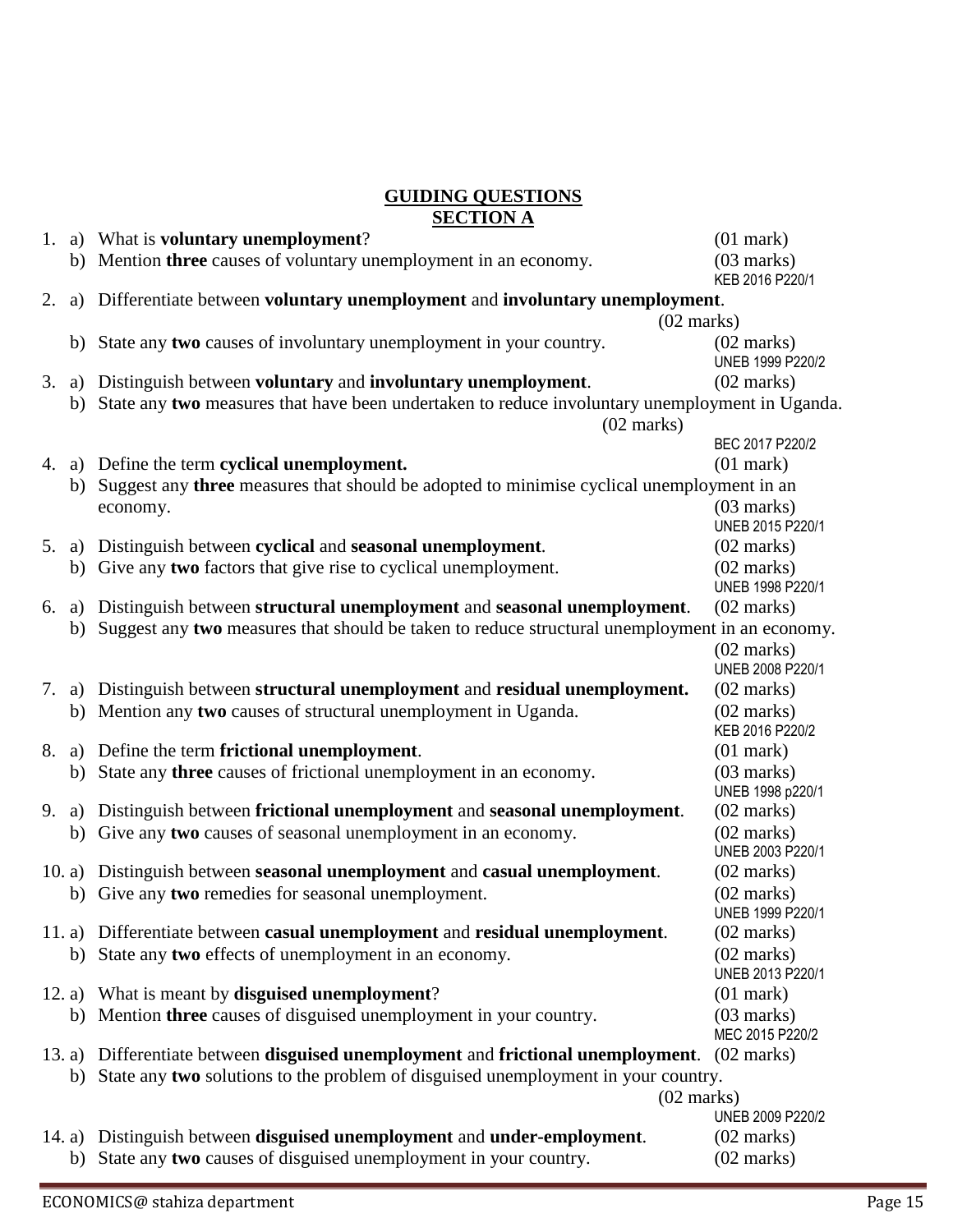|                                                                                                  |                                                                                                       |                                                                                                   | UNEB 2008 P220/2                         |  |  |
|--------------------------------------------------------------------------------------------------|-------------------------------------------------------------------------------------------------------|---------------------------------------------------------------------------------------------------|------------------------------------------|--|--|
|                                                                                                  |                                                                                                       | 15. a) Distinguish between disguised unemployment and cyclical unemployment.                      | $(02 \text{ marks})$                     |  |  |
|                                                                                                  |                                                                                                       | b) Give any two causes of disguised unemployment in your country.                                 | $(02 \text{ marks})$<br>UNEB 2004 P220/2 |  |  |
|                                                                                                  |                                                                                                       | 16. a) State the <b>Keynesian theory of unemployment</b> .                                        | $(01$ mark $)$                           |  |  |
|                                                                                                  |                                                                                                       | b) Give any <b>three</b> solutions to the Keynesian unemployment problem.                         | $(03$ marks)<br>KEB 2016 P220/1          |  |  |
|                                                                                                  |                                                                                                       | 17. a) What is <b>Keynesian unemployment</b> ?                                                    | $(01$ mark $)$                           |  |  |
|                                                                                                  |                                                                                                       | b) Mention three assumptions made in the Keynesian theory of unemployment.                        | $(03$ marks)                             |  |  |
|                                                                                                  |                                                                                                       |                                                                                                   | KEB 2016 P220/1                          |  |  |
| 18. Mention any <b>four</b> causes of underemployment in an economy.                             |                                                                                                       |                                                                                                   | $(04 \text{ marks})$<br>UNEB 2010 P220/1 |  |  |
|                                                                                                  |                                                                                                       | <b>SECTION B</b>                                                                                  |                                          |  |  |
| 1.                                                                                               | a) Differentiate between voluntary unemployment and involuntary unemployment.                         |                                                                                                   |                                          |  |  |
|                                                                                                  |                                                                                                       | $(04$ marks)                                                                                      |                                          |  |  |
|                                                                                                  |                                                                                                       | b) Suggest possible measures of reducing the unemployment problem in your country.                |                                          |  |  |
|                                                                                                  |                                                                                                       | $(16 \text{ marks})$                                                                              |                                          |  |  |
|                                                                                                  |                                                                                                       |                                                                                                   | UNEB 2010 P220/2                         |  |  |
| 2.                                                                                               |                                                                                                       | a) Examine the causes of voluntary unemployment your country.                                     | $(06 \text{ marks})$                     |  |  |
|                                                                                                  |                                                                                                       | b) Explain the policies being undertaken to solve the unemployment problem in your country.       |                                          |  |  |
|                                                                                                  |                                                                                                       | $(14 \text{ marks})$                                                                              |                                          |  |  |
|                                                                                                  |                                                                                                       |                                                                                                   | UNEB 1998 P220/2                         |  |  |
| 3.                                                                                               |                                                                                                       | a) Explain the causes of voluntary unemployment in your country.                                  | $(06 \text{ marks})$                     |  |  |
|                                                                                                  | b)                                                                                                    | Suggest measures that should be taken to reduce the level of unemployment in your country.        |                                          |  |  |
|                                                                                                  |                                                                                                       | (14 marks)                                                                                        |                                          |  |  |
|                                                                                                  |                                                                                                       |                                                                                                   | MKJB 2016 P220/2                         |  |  |
| 4.                                                                                               |                                                                                                       | a) Explain the causes of voluntary unemployment.                                                  | $(08 \text{ marks})$                     |  |  |
| Suggest measures that should be taken to reduce the level of unemployment in your country.<br>b) |                                                                                                       |                                                                                                   |                                          |  |  |
|                                                                                                  |                                                                                                       |                                                                                                   | $(12 \text{ marks})$                     |  |  |
|                                                                                                  |                                                                                                       |                                                                                                   | UNEB 2012 P220/2                         |  |  |
|                                                                                                  |                                                                                                       | 5. a) Examine the causes of structural unemployment in an economy.                                | $(08 \text{ marks})$                     |  |  |
|                                                                                                  |                                                                                                       | b) What measures should be taken to curb unemployment in an economy?                              | $(12 \text{ marks})$<br>UNEB 1998 P220/1 |  |  |
|                                                                                                  |                                                                                                       | 6. a) Distinguish between casual unemployment and cyclical unemployment.                          | $(04 \text{ marks})$                     |  |  |
|                                                                                                  |                                                                                                       | b) Discuss the measures that can be taken to control unemployment in an economy.                  | $(16 \text{ marks})$<br>KSPA 2015 P220/1 |  |  |
| 7.                                                                                               |                                                                                                       | a) What are the causes of disguised unemployment?                                                 | $(04 \text{ marks})$                     |  |  |
|                                                                                                  |                                                                                                       | b) Explain the measures that should be taken to increase the level of employment in your country. |                                          |  |  |
|                                                                                                  |                                                                                                       | $(14 \text{ marks})$                                                                              |                                          |  |  |
|                                                                                                  |                                                                                                       |                                                                                                   | UNEB 2003 P220/2                         |  |  |
|                                                                                                  |                                                                                                       | 8. a) Discuss the causes of open urban unemployment.                                              | $(04 \text{ marks})$                     |  |  |
|                                                                                                  |                                                                                                       | b) What steps may be taken to minimise open urban unemployment?                                   | $(16 \text{ marks})$                     |  |  |
|                                                                                                  |                                                                                                       |                                                                                                   | KEB 2016 P220/1                          |  |  |
| 9.                                                                                               |                                                                                                       | a) Explain the causes of open-urban unemployment in an economy.                                   | $(10 \text{ marks})$                     |  |  |
|                                                                                                  | b)                                                                                                    | Suggest measure that can be adopted to reduce open-urban unemployment in an economy.              |                                          |  |  |
|                                                                                                  |                                                                                                       | $(10 \text{ marks})$                                                                              |                                          |  |  |
|                                                                                                  |                                                                                                       |                                                                                                   | UNEB 2017 P220/1                         |  |  |
|                                                                                                  |                                                                                                       | 10. a) What are the causes of youth unemployment in developing countries?                         | $(10 \text{ marks})$                     |  |  |
|                                                                                                  |                                                                                                       | b) Assess the impact of unemployment in developing countries.                                     | $(10 \text{ marks})$                     |  |  |
|                                                                                                  |                                                                                                       |                                                                                                   | UNEB 2016 P220/1                         |  |  |
|                                                                                                  |                                                                                                       | 11. a) Explain the causes of unemployment in your country.                                        | $(10 \text{ marks})$                     |  |  |
|                                                                                                  | Suggest measures that should be taken by the government to reduce unemployment in your country.<br>b) |                                                                                                   |                                          |  |  |
|                                                                                                  | $(10 \text{ marks})$                                                                                  |                                                                                                   |                                          |  |  |
|                                                                                                  |                                                                                                       |                                                                                                   | UNEB 2014 P220/2                         |  |  |